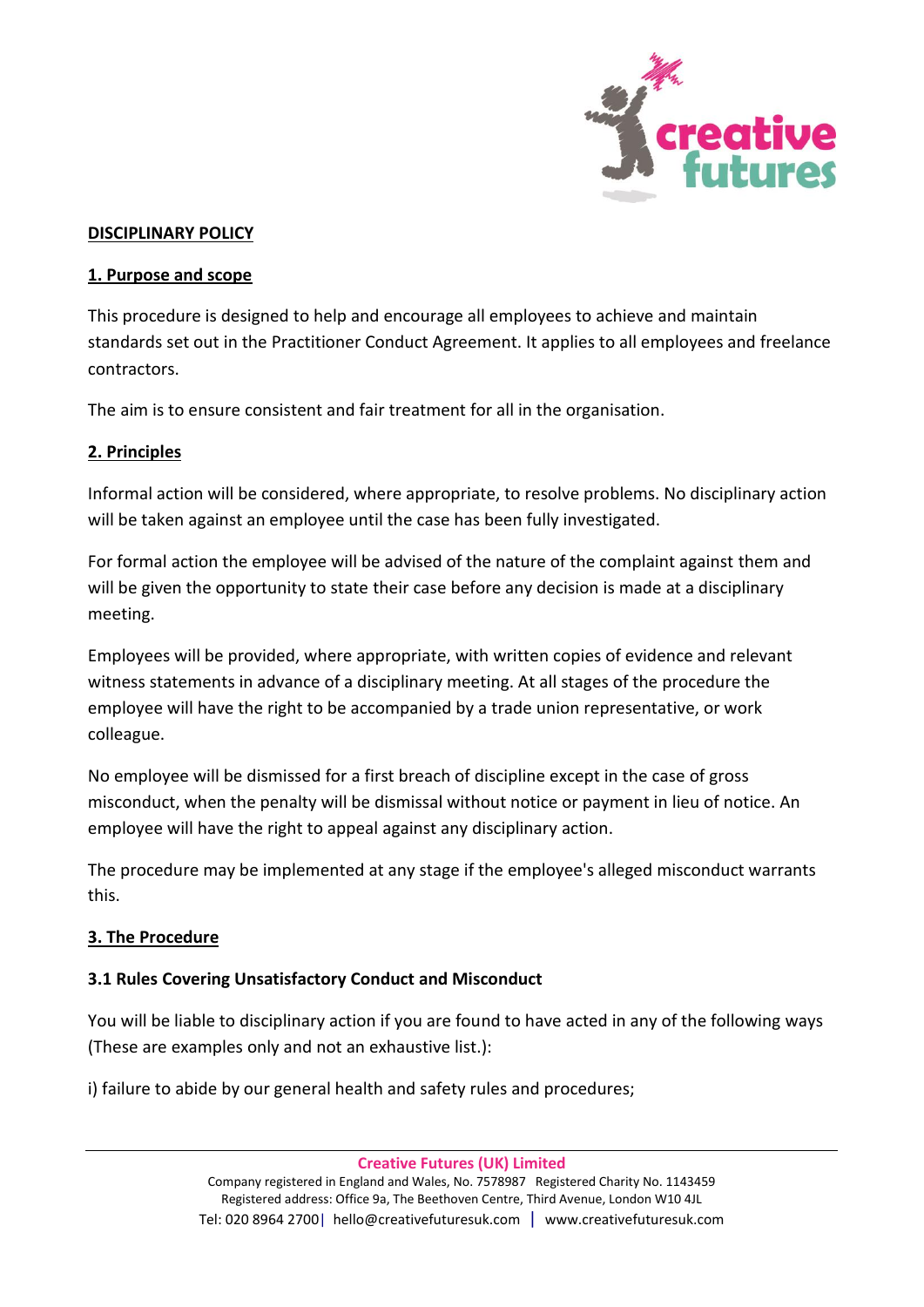

ii) rudeness towards customers, members of the public or other employees, objectionable or insulting behaviour, harassment, bullying or bad language;

## iii) a breach of safeguarding protocols;

iv) failure to devote the whole of your time, attention and abilities to our business and its affairs during your normal working hours;

v) unauthorised use of E-mail and Internet; and

vi) failure to carry out all reasonable instructions or follow our rules and procedures.

# **3.2 Rules Covering Gross Misconduct**

Occurrences of gross misconduct are very rare because the penalty is dismissal without notice and without any previous warning being issued. Examples of offences that will normally be deemed as gross misconduct include serious instances of:

- theft or fraud
- physical violence or bullying
- deliberate and serious damage to property
- serious misuse of an organisation's property or name
- deliberately accessing internet sites containing pornographic, offensive or obscene material
- unlawful discrimination or harassment
- bringing the organisation into serious disrepute
- serious incapability at work brought on by alcohol or illegal drug
- causing loss, damage or injury through serious negligence
- a serious breach of health and safety rules
- a serious breach of safeguarding protocols
- a serious breach of the organisation's Practitioner Conduct Agreement

### **3.3 Disciplinary Action**

Disciplinary action taken against you will be based on the following: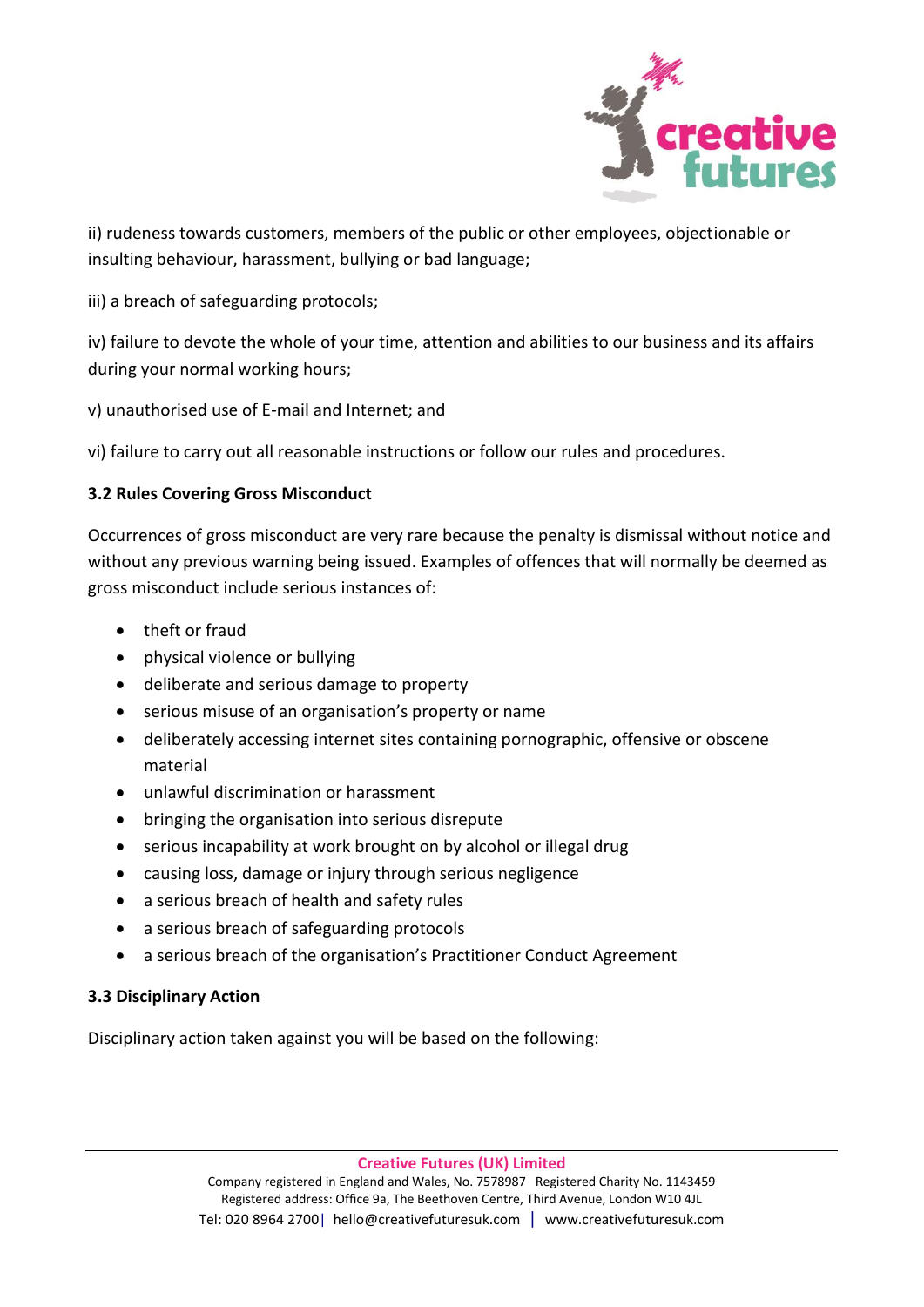

|                         | $1st$ occasion  | $2nd$ occasion           | 3 <sup>rd</sup> occasion | 4 <sup>th</sup> occasion |
|-------------------------|-----------------|--------------------------|--------------------------|--------------------------|
| Unsatisfactory          | Formal verbal   | Written warning          | <b>Final written</b>     | Dismissal                |
| Conduct                 | warning         |                          | warning                  |                          |
| Misconduct              | Written warning | Final written<br>warning | <b>Dismissal</b>         |                          |
| <b>Serious</b>          | Final written   | Dismissal                |                          |                          |
| Misconduct              | warning         |                          |                          |                          |
| <b>Gross Misconduct</b> | Dismissal       |                          |                          |                          |

Period of Warnings:

*Formal verbal warning*: A formal verbal warning will normally be disregarded for disciplinary purposes after a three month period.

*Written warning*: A written warning will normally be disregarded for disciplinary purposes after a six month period.

*Final written warning*: A final written warning will normally be disregarded for disciplinary purposes after a twelve month period.

*Dismissal or other sanction*: Dismissal decisions can only be taken by the senior manager, and the employee will be provided in writing with reasons for dismissal, the date on which the employment will terminate, and the right of appeal. If some sanction short of dismissal is imposed, the employee will receive details of the complaint, will be warned that dismissal could result if there is no satisfactory improvement, and will be advised of the right of appeal. A copy of the written warning will be kept by the supervisor but will be disregarded for disciplinary purposes after 12 months subject to achievement and sustainment of satisfactory conduct or performance.

### **3.4 Appeal**

i) You have the right to lodge an appeal in respect of any capability action taken against you.

ii) If you wish to exercise this right you should apply either verbally or in writing normally within five working days to your Manager.